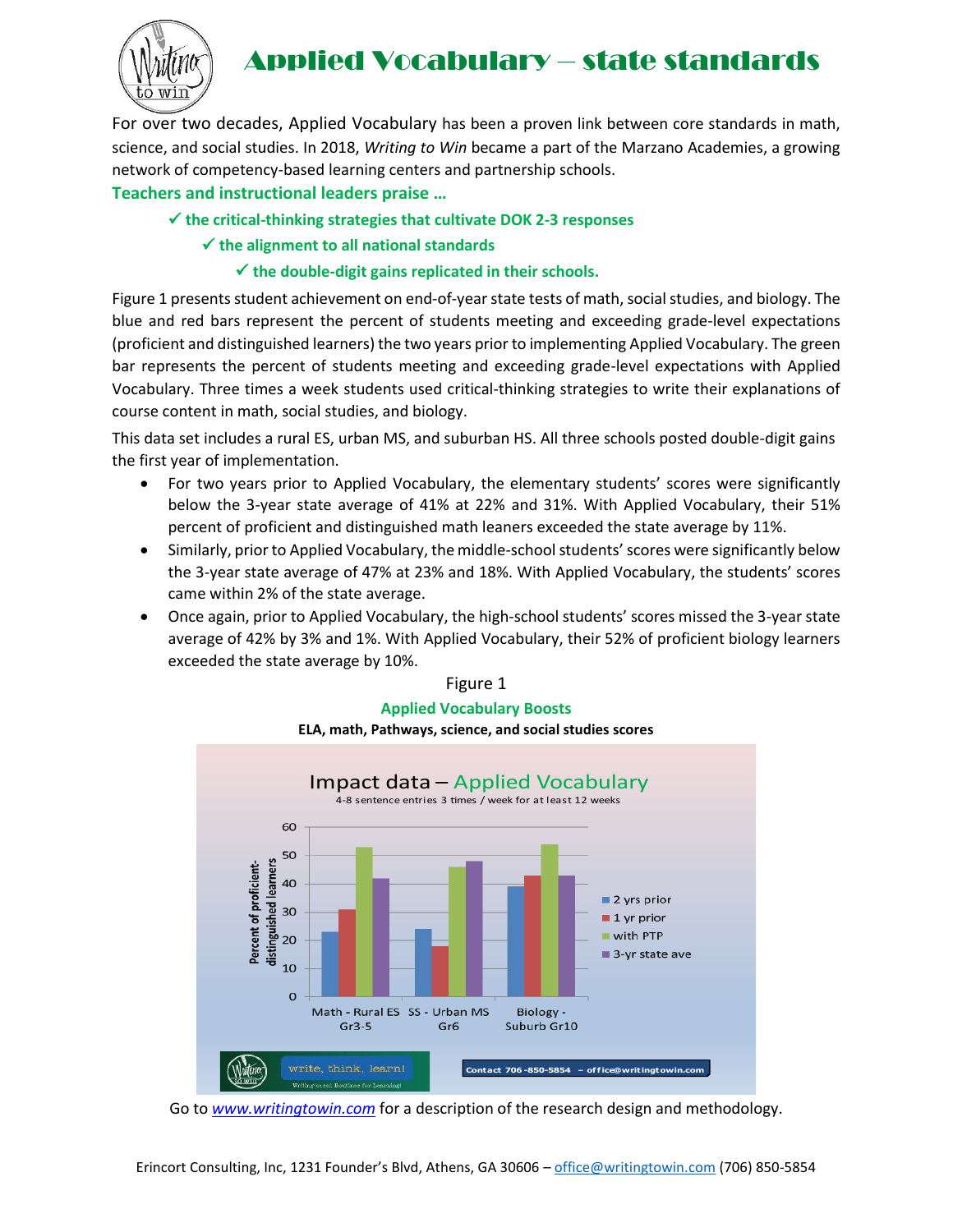## Applied Vocabulary – state standards

### **Classroom action research design**

In schools, **action research** refers to evaluative, investigative, or analytical research to diagnose problems or weaknesses – whether organizational, academic, or instructional – and help educators develop practical solutions to address them quickly and efficiently.

**Action research** has a positive effect for many reasons. The most important is that **action research** is always relevant to the participants. Performance data is available to students and teachers in time for them to celebrate their achievement together. At the beginning of the study, the experimental groups of students learn of the performance of students in the two years previous to them and the mean score of students statewide over the last two years. They are then invited to participate in creating a shared vision of their performance at the end of the course / year with their teachers. Their teachers introduce the Applied Vocabulary instructional solution as their vehicle for achieving that shared vision.

**Our main purpose is to instill reflective practices in teaching and learning in schools we serve. These proven practices have lessened the problem of retaining the content taught in ELA, math, science, and social studies beyond a unit or end-of-year / course test.** 

**Question –** What is the effect of Applied Vocabulary on student learning as measured by an end-of-year / course texts, Georgia Milestones? For the answer see Figure 1.

#### **Review of the Literature**

We chose the study of Applied Vocabulary because it focuses on deepening understanding of course standards through the use of critical-thinking writing strategies. It is possible, then, to attribute changes in student achievement to definable practices.

## **"Writing for Content Learning,"** *Writing Next,* **Alliance for Excellent Education**

### **Graham, Steve; Perin, Dolores (Eds.)**

*Effective Strategies for Improving Writing of Adolescents,* January 2007

[Research](http://eric.ed.gov/?id=EJ1094210) has shown that Writing for Content Learning in the study of math, science, and social studies has a significant, positive impact on student scores on state tests of knowledge. Especially in math courses, writing deepens students' understanding of the key terms used in math. A variety of writing prompts, followed by analysis, revision, and feedback with evaluation rubrics [aid](http://www.aft.org/periodical/american-educator/spring-2006/how-knowledge-helps) increased [comprehension, thinking, and memory.](http://www.aft.org/periodical/american-educator/spring-2006/how-knowledge-helps)

### **"Six Critical School-Success Factors"**

#### **Reeves, Douglas**

#### *American School Board Journal,* 2016

"Few activities have a greater and more consistent positive impact on every other discipline than nonfiction writing," says Reeves. "Description, persuasion, and analysis help students at every level improve thinking, reasoning, and analytical skills." Students need to do a great deal more of this kind of writing in school, he says – and get feedback on it.

The **90-90-90** schools research report identifies *nonfiction writing assessment* as the common instructional strategy of its 228 school sites*.* The writing occurred daily in every course of study. Each week students returned to one of their short writings and with coaching revised it significantly. There is no indication that the writing was more than freely written reflections on the lesson of the day. Missing ingredients in the 90-90-90 study included 1) precisely defined writing prompts and strategies, 2) concrete learning targets for the writing, and 3) differentiated expectations represented in proficiency scales.